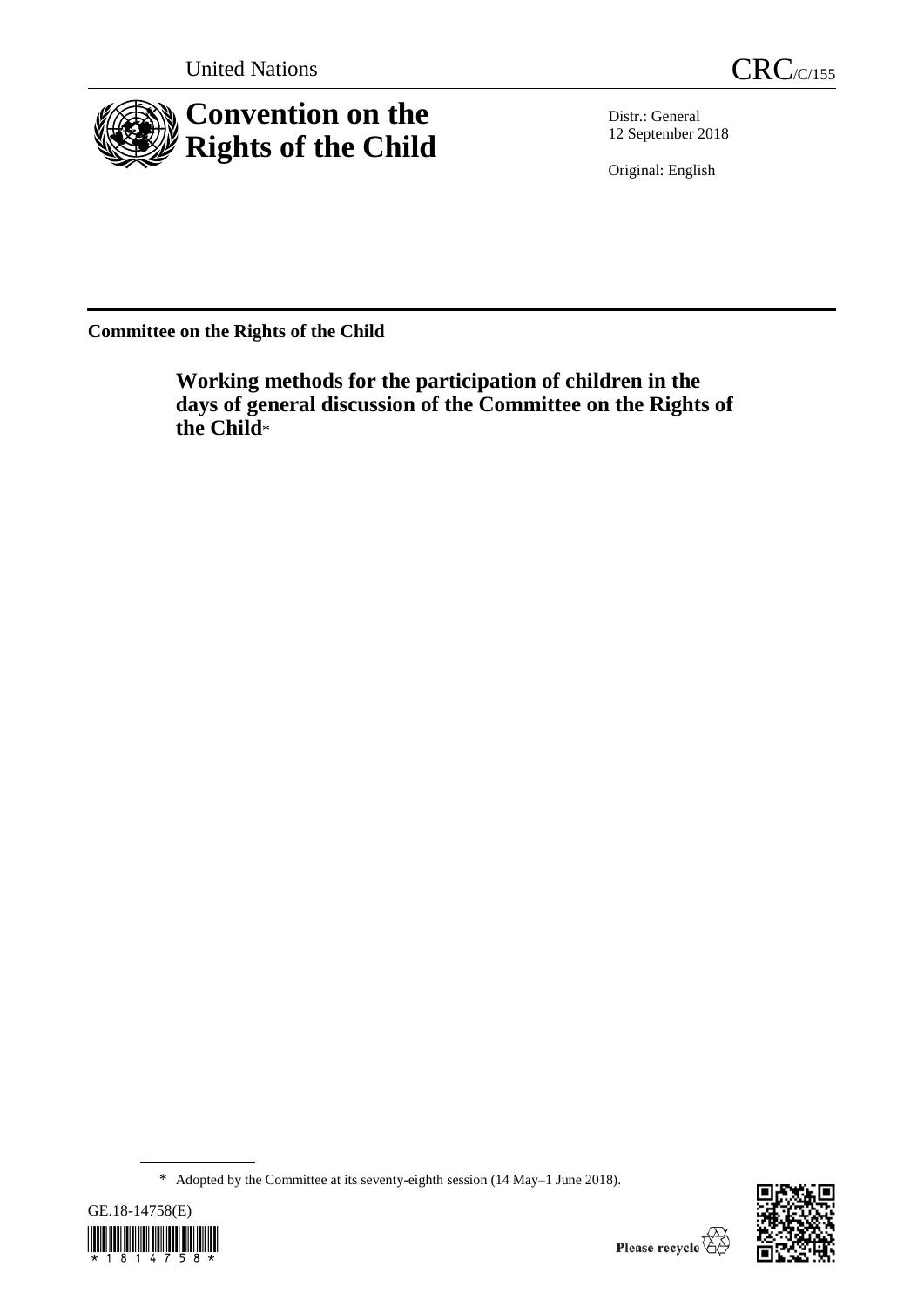# **CRC/C/155**

# Contents

|      |                |                                                                                          | Page           |
|------|----------------|------------------------------------------------------------------------------------------|----------------|
| I.   |                |                                                                                          | 3              |
| II.  |                |                                                                                          | $\overline{4}$ |
|      | A <sub>1</sub> |                                                                                          | $\overline{4}$ |
|      | <b>B.</b>      | Role of supporting organizations, accompanying adults and child facilitators of children | 5              |
|      |                |                                                                                          | 7              |
| III. |                |                                                                                          | 9              |
|      | $\mathsf{A}$ . |                                                                                          | 9              |
|      | Β.             |                                                                                          | 9              |
|      | $\mathcal{C}$  |                                                                                          | 10             |
|      | D.             |                                                                                          | 11             |
|      | Е.             |                                                                                          | 13             |
|      | F.             |                                                                                          | 13             |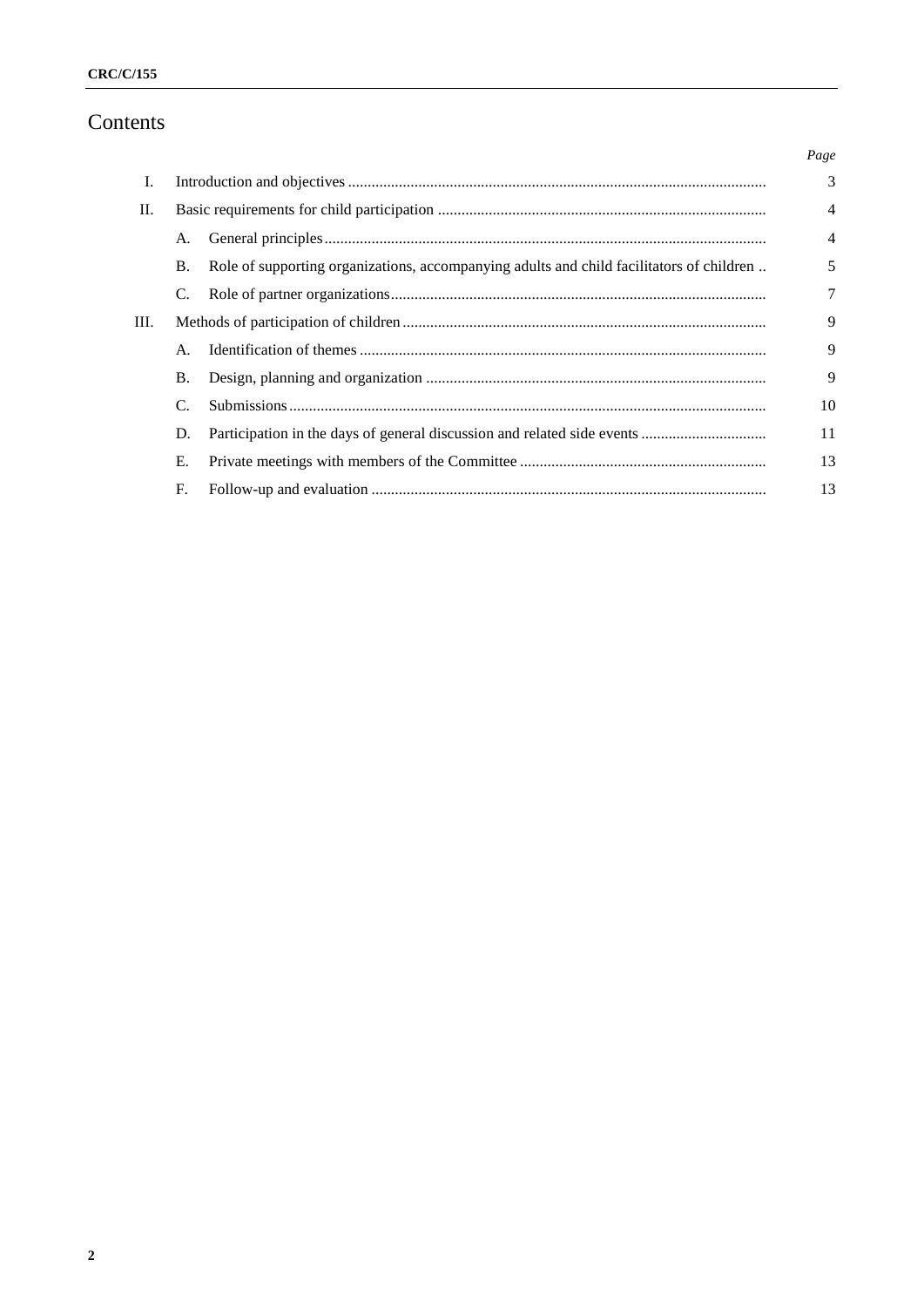# **I. Introduction and objectives**

1. Every two years, the Committee on the Rights of the Child devotes one of its regular meeting days to a general discussion of a specific article or articles of the Convention on the Rights of the Child or on a related subject in order to enhance a deeper understanding of the content and implications of the Convention.<sup>1</sup> This is known as a day of general discussion. Representatives of States, United Nations human rights mechanisms, bodies and specialized agencies, non-governmental organizations (NGOs), national human rights institutions, the business sector, as well as individual experts, children and other stakeholders take part and submit written contributions.

2. The right of the child to be heard and taken seriously is a fundamental principle of the Convention; children have the right to freely express their views on all matters and decisions that affect them, and to have those views taken into account at all levels of society.<sup>2</sup> It is not only a right in itself but should also be considered in the interpretation and implementation of all other rights. The Committee emphasizes that children have the right to participate in days of general discussion on an equal footing, and play an important role in enabling the Committee and related stakeholders to better understand issues related to the implementation of the Convention. Children are encouraged to freely and actively participate in days of general discussion, and to share their knowledge, skills, views, experiences and recommendations. To that end, States, United Nations bodies and specialized agencies, NGOs, national human rights institutions, the business sector and other relevant stakeholders have a responsibility to encourage and support the participation of children.

3. The participation of children in days of general discussion enables the Committee, and all participating stakeholders, to have a stronger understanding of the situation of children's rights in their respective countries and contexts with regard to the specific themes under discussion, and to understand the perspective of children on issues directly affecting them. The Committee acknowledges the value of the contributions of children to days of general discussion, and emphasizes that due consideration of their views, recommendations and other forms of information from children must be an integral part of such discussions.

4. Children who participate in days of general discussion inform the Committee and others of the centrality of their views and have an opportunity to learn more about their human rights and how they are relevant to their daily lives. Such a mutual opportunity can empower the Committee and the children to know and claim the human rights of children, and to respect and uphold the rights of their peers. Children are able to learn of the work of the Committee in monitoring the implementation of those rights, in particular in their respective countries, as well as other opportunities to engage in activities for human rights. Child participation fosters peer-to-peer learning and allows children to interact with, and learn from, the knowledge and experiences of other children, as well as relevant stakeholders. It also strengthens their self-confidence, agency and ability to have their voices heard and their capacity to advocate for the rights of children. The voice of children resonates with the Committee providing a real as opposed to textual context to the rights.

5. These working methods aim to facilitate and promote the meaningful participation of all children, particularly those in disadvantaged or vulnerable situations, in days of general discussion. They draw on the practical and diverse experiences of previous days of general discussion, the experience of the Committee in reviewing children's submissions and meeting with children, the discussion in 2006 on the right of the child to be heard, and consultations with the children's advisory group of the day of general discussion in 2018 on protecting and empowering children as human rights defenders. While specific to the participation of children in days of general discussion of the Committee, these working methods contain principles and guidelines that can be used by Governments, United

<sup>&</sup>lt;sup>1</sup> In accordance with rule 79 of its rules of procedure (CRC/C/4/Rev.3) and as decided during its sixtyfirst session.

<sup>&</sup>lt;sup>2</sup> Child participation rights are set out in articles 12, 13, 14, 15 and 17 of the Convention.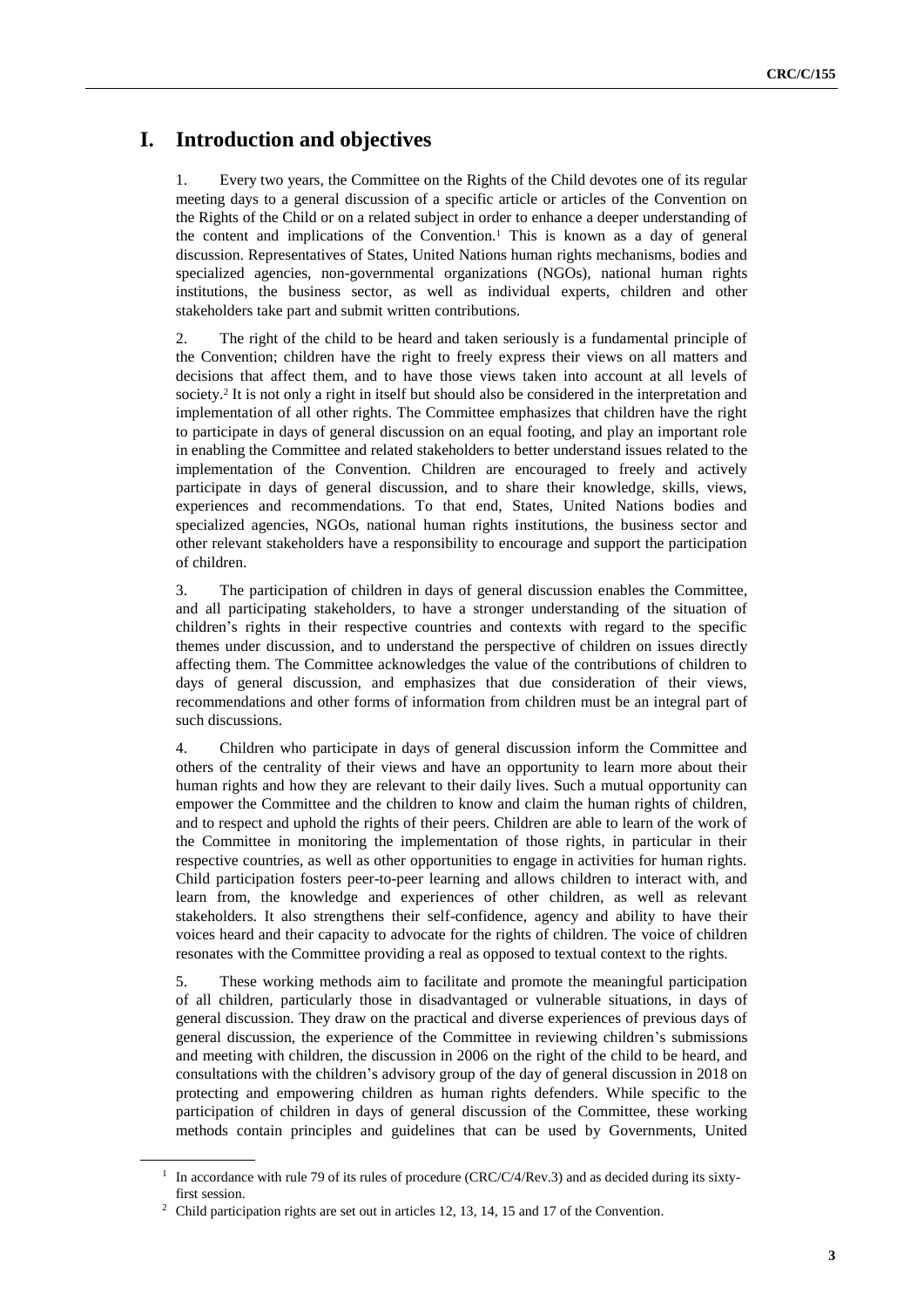Nations bodies and specialized agencies, NGOs, national human rights institutions, the business sector and other relevant stakeholders for the organization of other meetings at the regional and international levels. At the same time, the Committee also acknowledges the varying backgrounds, experiences and resources of related stakeholders in days of general discussion, and the need to apply these working methods in a flexible, collaborative and innovative approach.

# **II. Basic requirements for child participation**

6. To ensure the effective and meaningful participation and representation of children in days of general discussion, child participation must be understood as a collaborative process in which all stakeholders contribute, and not as a single event driven by one organization or actor. Children should be supported to engage in days of general discussion in a meaningful and safe way, with a view to supporting the full realization of their civil rights and freedoms in the community in which they live by ensuring that children, including those in disadvantaged or vulnerable situations, can express their views freely, form their own organizations, groups and initiatives and participate in peaceful assembly. The manner in which they participate must be inclusive and be based on the children's own perspective. They should be involved in all stages of the day of general discussion.

## **A. General principles**

7. All processes and activities to ensure child participation must fully respect the Committee's basic requirements for the implementation of the right of the child to be heard:<sup>3</sup>

(a) **Transparent and informative**. Children should know that the right to be heard and listened to is the right of every child. They should receive detailed and accessible information on the scope, purpose, methods, implications and potential impact of their participation in days of general discussion;

(b) **Voluntary**. Children should understand that expressing their views is their choice and not an obligation, and should never be coerced into expressing views against their wishes. All views presented by the children must be those of the children themselves and not of children who are facilitators, adults, organizations or groups they work with;

(c) **Respectful**. Children's views must be treated with respect, both by other children and adults. Children of all ages should be supported to initiate their own ideas and take an active role in the planning, organization and follow-up of days of general discussion, as well as in their participation. They must never be subjected to reprisals or intimidation for the expression of their views;

(d) **Relevant**. Children should be able to understand the relevance and significance of the DGD themes to their daily lives, and how they can draw on their knowledge, skills, abilities and experiences to participate in the discussion through the various methods available or through alternative methods proposed by the children;

(e) **Child-friendly**. Information and procedures related to days of general discussion — including any guidelines, templates or other materials — must be adapted for children, and should take into account the differing levels of support and forms of involvement according to their age and evolving capacities, as well as different abilities and levels of education;

Inclusive. Child participation in days of general discussion must be inclusive and accessible and avoid any forms or patterns of discrimination;

<sup>3</sup> These requirements are set out in the Committee's general comment No. 12 (2009) on the right of the child to be heard, and the working methods for the participation of children in the reporting process of the Committee.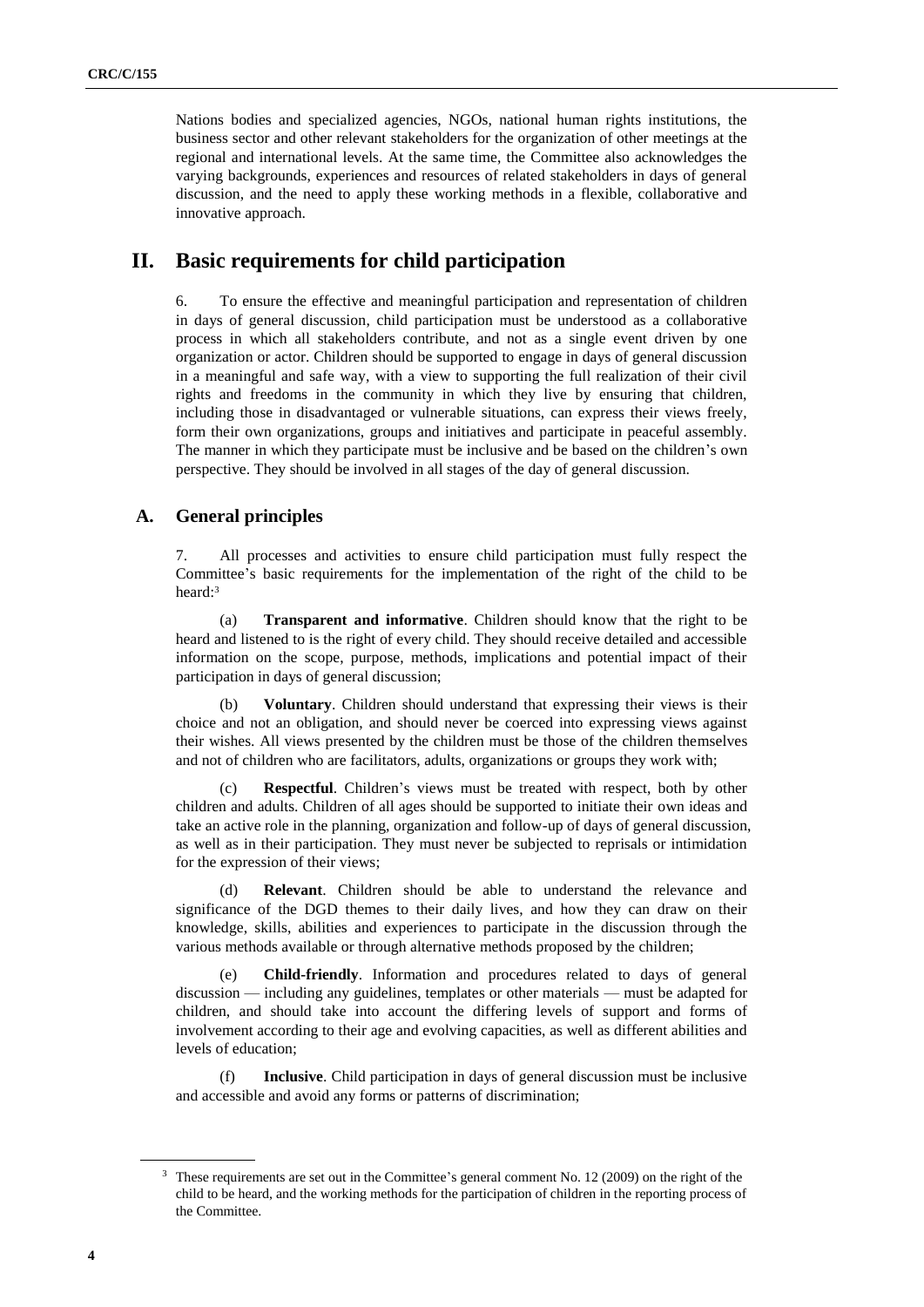(g) **Supported by training**. Children should receive training on human rights, effective participation, communication skills (such as writing, filming, public speaking and advocacy), and how to respect each other's views. Facilitators should also be trained on the importance and benefits of children's participation, as well as how to effectively prepare and facilitate their participation;

(h) **Safe and sensitive to risk**. Children must be aware of their right to be protected from harm, and facilitators interacting with children have a responsibility to take every precaution to minimize any negative consequence of their participation and to protect them from any form of intimidation or reprisals, or fear of such;

Accountable. All partner organizations and those supporting or facilitating child participation must be committed to ensuring follow-up and evaluation. Children should be informed on how their participation has influenced the discussion and any follow-up activities, and participate in evaluation processes.

## **B. Role of supporting organizations, accompanying adults and child facilitators of children**

8. All those supporting or facilitating the participation of children in days of general discussion, such as States, United Nations bodies and specialized agencies, NGOs (including child-led organizations and children's groups), national human rights institutions, the business sector and other relevant bodies, as well as accompanying adults and child facilitators of children, are encouraged to:

(a) Provide children with detailed, age-appropriate and accessible information on the scope, purpose, methods, implications and potential impact of their participation in days of general discussion. This includes information on why it is beneficial and useful for them to participate in days of general discussion, and how the experience can inform or advance ongoing initiatives or projects at the national and/or local level. It also means ensuring that children understand that days of general discussion, including submissions and related events, are public;

(b) Prepare child-friendly versions of any guidelines, templates or other materials in relation to days of general discussion, and ensure that they are presented to children in a manner that is accessible and makes sense to them;

(c) Reassure children that participation is a choice and not an obligation, and that they have the possibility to withdraw their participation at any stage of the process;

(d) Obtain the written consent of children and their parents or guardians, as applicable, to participate;

(e) Respect every child's right to freedom of expression and of thought, and ensure that all views expressed by all children are respected. Facilitators should help children to forge their own opinions by providing them with various information coming from several sources and encourage them to seek information in different ways. Adults, including family or community members and religious or young political leaders, should be careful not to impose their views on children;

(f) Manage the expectations of participating children, reminding them that the aim of days of general discussion is to build knowledge and collect good practices on children's human rights, and not to intervene in individual cases. Children should have realistic expectations and be aware of the possible limitations of their participation;

Foster and promote a peer-to-peer selection approach that allows children to select the peers that they believe would best represent their issues and agendas. There should be a clear set of selection criteria to ensure a transparent and inclusive process. At the same time, prior knowledge of the theme should not necessarily be a requirement for selection; in fact, organizations and individuals should use the day of general discussion as an opportunity to strengthen the capacities of children and others in human rights and the chosen theme, as well as their communication and/or advocacy skills;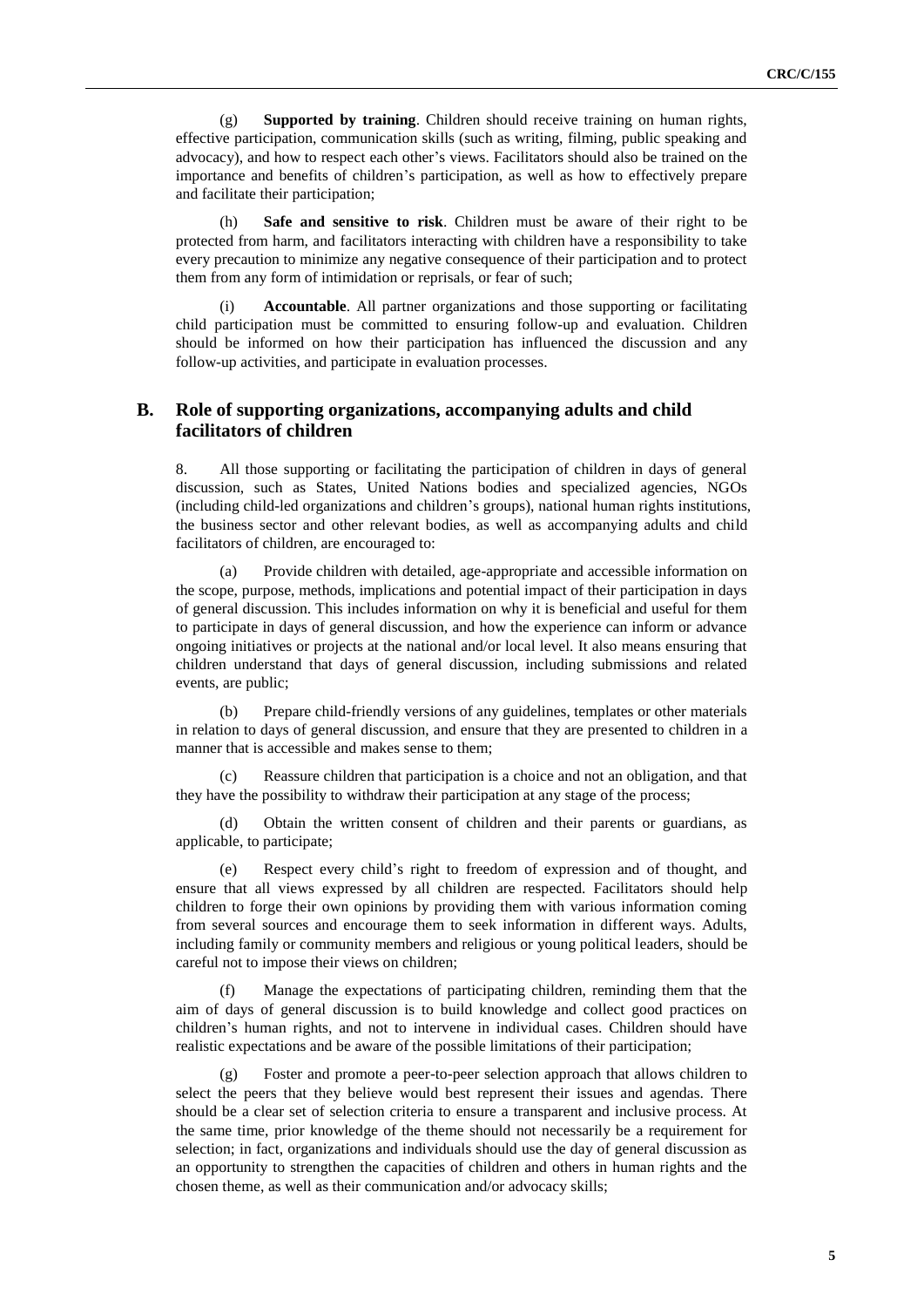(h) Ensure that children in disadvantaged or vulnerable situations are encouraged and enabled to participate on an equal basis with other children. This includes special measures to involve girls and boys, young children, children affected by poverty, children in street situations, children in institutions, children with disabilities, migrant, refugee and displaced children, children in conflict with the law, lesbian, gay, bisexual, transgender and intersex children, children belonging to minority or indigenous groups, unaccompanied and separated children, and children who are parents, among others, as relevant;

(i) Provide training, including through peer-to-peer learning, for children to build their skills and confidence to meaningfully participate. This includes capacitybuilding in human rights and awareness of their rights, the chosen theme, effective participation, preparation of submissions and inputs according to the relevant guidelines, communication skills (such as writing, filming, public speaking and advocacy), and how to respect each other's views;

(j) Empower children to take part in all processes related to days of general discussion, such as providing them with opportunities to highlight issues and concerns that are particularly relevant, interesting and important for them. For example, if a submission by children is selected for an activity during the discussion, the authors of the submission should be able to play an active role in the organization of that activity;

Ensure that facilitators are adequately trained to understand the importance and benefits of children's participation, and acquire the appropriate skills and attitudes to effectively prepare children and facilitate their participation. Training should aim at developing their capacities to listen to children's views, engage them effectively in accordance with their evolving capacities, ensure their safety throughout the process of participation and develop child-friendly materials;

(l) Inform children of their right to be protected from harm and consider the views of children when preventing, assessing and responding to risks. Children should also know what to do and where to report or raise their concerns if they feel unsafe;

(m) Put in place clear and comprehensive child protection policies and frameworks for children's involvement in international events that recognize the particular risks faced by some groups of children and the additional barriers they face in obtaining help. Such policies should outline how the States, organizations and other relevant bodies are committed to preventing, and include protocols for responding appropriately to, any negative consequences of child participation, such as reprisals or intimidation; clear responsibilities of staff in implementing the policies, including related support and training to build their capacities in this area; appropriate child safeguarding procedures; and accompanying monitoring frameworks;

(n) Provide translation for children who do not speak the working languages of the Committee (English, French and Spanish), and ensure that relevant materials are available in local languages.

9. In addition, accompanying adults and child facilitators of children who attend the days of general discussion in person are encouraged to:

(a) Uphold their primary responsibility for the safety and welfare of the children in their care at all times, which begins from the time the children leave their parents or guardians to travel and ends when they safely return to their parents or guardians. They should ensure, for example, that participating children have access to at least one adult who acts as a child protection focal point and provides confidential support, as needed, throughout the participation process, and that children understand that they can approach this person if they ever feel unsafe;

(b) Inform children that days of general discussion are public, filmed, potentially webcast and recorded for online posting and other uses, and that their participation is conditional on their consent (and that of their parents or guardians, as applicable) to be filmed individually. Children should also be briefed on interacting with the media as well as on its implications.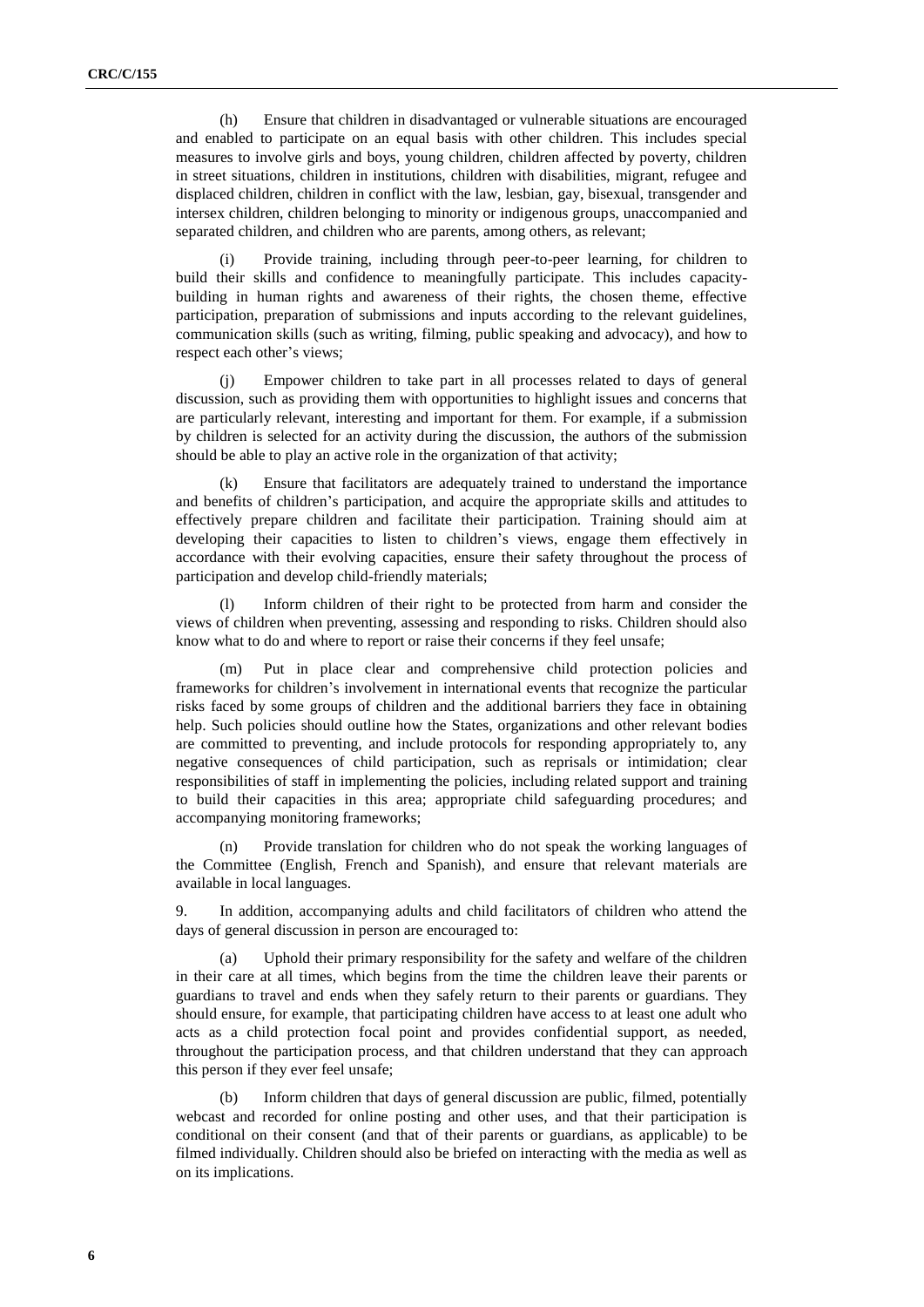10. Following the day of general discussion, all supporting organizations, accompanying adults and child facilitators of children are encouraged to:

(a) Provide feedback to children on how their views have informed the discussion and the identification of follow-up activities, and provide them with opportunities to express their views on the outcome of their participation;

(b) Support children to organize and take part in follow-up initiatives to days of general discussion. For example, participating organizations can make a public pledge or commitment to support children with respect to the chosen theme, and offer grants or scholarships for children to organize follow-up projects that are designed and implemented primarily by children themselves;

(c) Evaluate the processes for ensuring child participation during days of general discussion, including through self-evaluation and feedback from child participants on the relevance, utility and impact of the processes and related activities. Organizations should also encourage children to identify and document lessons learned for ensuring the participation of children in future days of general discussion.

# **C. Role of partner organizations**

11. During the planning process, the Committee launches a call for proposals for themes, and selects one proposal based on the relevance of the theme, as well as the capacity of the submitting organization to plan and organize the day of general discussion. The author of the proposal that is selected by the Committee becomes the partner organization(s) of that day of general discussion. Among other criteria, partner organizations are selected based on their expertise and experience in the topic, as well as their demonstrated capacity, commitment and human and financial resources to mobilize and ensure the meaningful participation of children in days of general discussion. Partner organizations should also have the capacity to bring the outcome of the discussion back to the communities to which the children belong, and to facilitate the meaningful remote participation of children prior to, during and following the days of general discussion.

12. Once selected, partner organizations are encouraged to establish an advisory group of stakeholders with clearly identified roles, responsibilities, financial contributions and activities for ensuring the participation of children. This advisory group should also formulate a strategy for applying these working methods to the day of general discussion. The Committee recommends involving children in the planning process as early as possible, and acknowledges that this can be achieved through a variety of different approaches, depending on the capacities, resources and networks of the partner organizations, as well as the specificities of the chosen theme. One approach could involve the organization of children's workshops at the local level, drawing on existing networks of implementing organisations around the world whose projects involve children. These organizations could organize a series of workshops in their respective local contexts with groups of children already known within the context of their own programmes. In these workshops, each group could select one child or more to represent it at the day of general discussion, and prepare presentations and other materials for it. Such a process should start as early as possible, ideally 12 months prior to the day of general discussion. Children's views may also be collected through children's organizations, school associations and other child-led initiatives.

13. In addition, partner organizations are encouraged to establish an advisory group composed of children, for example in consultation with existing global networks, who have demonstrated an interest in children's rights, in advancing local efforts and priorities in the promotion and protection of children's rights, and in the proposed theme. Selection criteria for members of the advisory group should take into consideration diversity in age, sex, sexual orientation, disability, ethnic origin, national origin, geographic location and socioeconomic background. It should aim for a broad and inclusive representation of children, if and wherever possible. Each member of the advisory group could represent a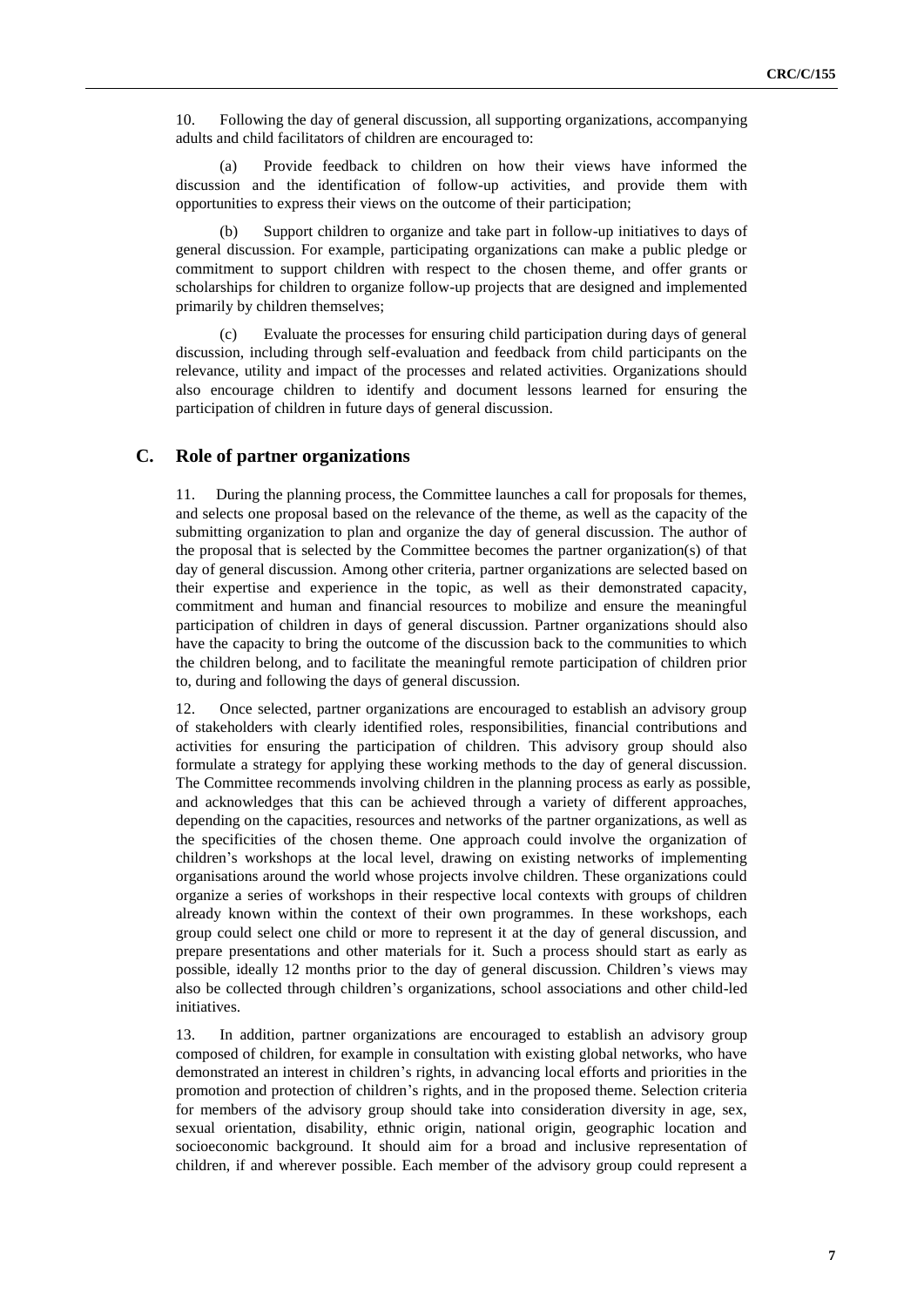group of peers in his or her country, and be supported by an organization<sup>4</sup> that provides assistance in fulfilling his or her role as a member in the advisory group. Whether through workshops at local level or through an advisory group, children should be regularly consulted in the preparation, implementation and follow-up to days of general discussion, and receive feedback on how their views were taken into account.

14. Prior to each day of general discussion, partner organizations should widely disseminate information on how children can participate in days of general discussion and provide appropriate channels for them to participate, especially remotely. In this regard, partner organizations could articulate and implement an outreach strategy, well in advance of the day of general discussion, to actively promote such discussions through various awareness-raising and social media campaigns that are accessible to, and interesting for, children. Such a strategy could also involve the organisation of consultations, including face-to-face workshops, debates and online surveys, to collect the views of children on the chosen theme, and consolidate the key messages from these consultations as an input for days of general discussion. During these consultations, partner organizations may encourage children to express their views in various forms including personal stories, photographs, artwork, music and videos.

15. Partner organizations should provide detailed guidance for adults on how to support children, in line with these working methods, in preparing submissions on themes for discussion or sharing views on potential side events or follow-up activities to days of general discussion. If possible, partner organizations should allocate financial resources for ensuring the participation of children in disadvantaged or vulnerable situations, as well as children belonging to minority or indigenous groups, and develop in advance a childfriendly glossary of technical terms and acronyms to be shared with children.

16. For children who will attend the days of general discussion in person, partner organizations should provide practical guidance for accompanying adults and child facilitators of children on how to facilitate the participation of children, including information related to travel, health insurance, weather, accommodation, cost of living, registration, logistics, access, translation and any potential safety concerns.<sup>5</sup> In addition, partner organizations may consider organizing an orientation programme in Geneva for at least one day prior to the day of general discussion, to enable the children to become accustomed to the venue, meet members of the Committee and get to know each other. The orientation programme could, depending on time, include educational activities such as a preparatory training on the details of the day of general discussion, including the programme, confirmed participants and profiles of the panellists; opportunities for the children to brainstorm the issues together, prepare joint introductory statements, rehearse their presentations to each other and receive peer feedback; and a tour of the United Nations premises in Geneva, including the conference room in which the day of general discussion will take place. Social activities, including a tour of the city or other outings together and/or with members of the Committee, could also be organized for the children.

17. On the day of general discussion, partner organizations should ensure that children can also participate in the discussion remotely, such as by providing information on how to follow it online, live coverage on social media and opportunities for children to submit questions for panellists remotely. In order to create an environment that is respectful to children, all stakeholders participating in the day of general discussion should receive information about children's participation and considerations for upholding the Committee's requirements for such participation throughout the proceedings. Panellists, chairs and other speakers should be encouraged to use child-friendly language and approaches, and ensure that children's views are respected and reflected in the discussion. To the extent possible, children should be encouraged and supported to ask questions

<sup>&</sup>lt;sup>4</sup> The supporting organization should have an adequate child protection policy, including frameworks for the safe involvement of children in international events, and maintain regular contact with the partner organization throughout the mandate of the child advisers.

<sup>5</sup> See, for example, the guidelines of the NGO Group for the Convention on the Rights of the Child, *Together with Children – for Children: A Guide for Non-governmental Organizations Accompanying Children in CRC Reporting* (Geneva, 2011).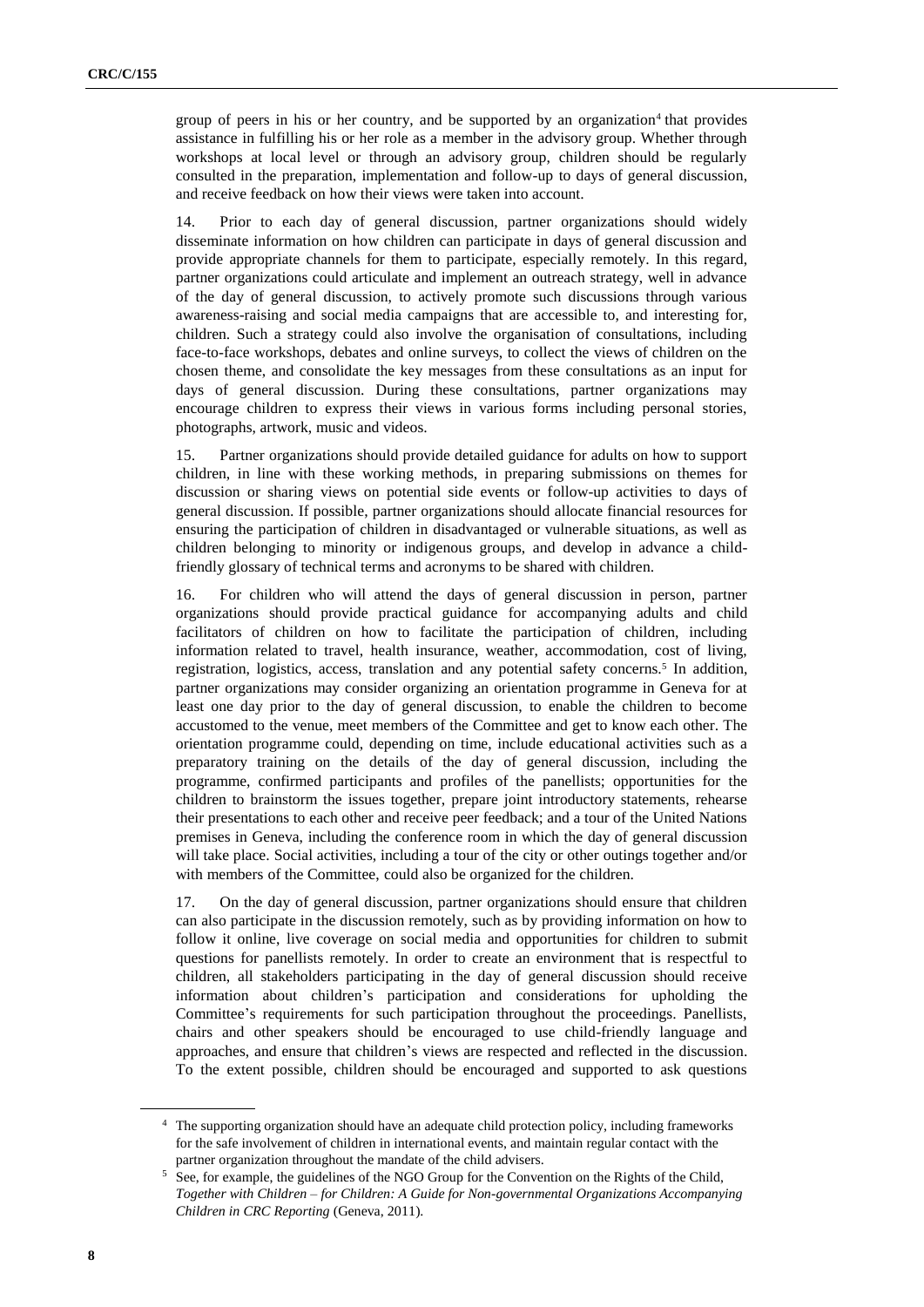seeking clarification or understanding of technical terms and acronyms. Partner organizations are also encouraged to facilitate opportunities for them to meet with speakers and other persons of interest, either through private meetings or informal events, such as an evening reception or picnic.

18. After the day of general discussion, partner organizations are encouraged to provide child participants with information on the outcome report and opportunities to engage in initiatives, such as debates or other events, to follow-up on key outcomes. For children who participated in the days of general discussion in person, partner organizations are encouraged to organize a one-day debriefing in Geneva to take stock of lessons learned and plan follow-up initiatives. If possible, partner organizations should also gather views and experiences on how children are following up on days of general discussion in their respective contexts, and document them as lessons learned for future days of general discussion. Partner organizations should also evaluate their processes for ensuring child participation during days of general discussion and include the results of such evaluations in the outcome report.

# **III. Methods of participation of children**

19. Children are encouraged to participate in the following aspects related to days of general discussion: (a) identification of discussion themes; (b) design, planning and organization; (c) submissions, including through engagement in related consultations and debates; (d) participation in days of general discussion and related side events, either remotely or in person; (e) private meetings with members of the Committee; and (f) followup and evaluation.

## **A. Identification of themes**

20. Each day of general discussion focuses on a specific theme selected by the Committee and announced a year in advance of the event. The Committee welcomes proposals for themes in writing more than 16 months in advance of each day of general discussion, according to a standard template that requires information on the rationale for the proposed theme, its relevance to the Convention, scope, outcomes, objectives, format and possible speakers, as well as methods for financing and ensuring child participation. Children, through their respective child-led organizations or children's groups, are invited to prepare and submit proposals for consideration by the Committee. Children should also be encouraged to support organizations in the preparation of proposals, as proposals that clearly demonstrate child participation may be given favourable consideration by the Committee. Children should receive relevant information on how they can participate in the process. Following the final decision of the Committee on the selected theme, children and all others who submitted proposals or supported the preparation of a proposal are entitled to receive information on the process for selection.

#### **B. Design, planning and organization**

21. Children are encouraged to participate in the design, planning and organization of days of general discussion, including through the following ways:

(a) **Concept and programme**. Children are encouraged to contribute to the development of the concept note, background document and programme of the days of general discussion, including the identification of speakers and working group topics. In particular, children could be consulted in the design and implementation of interactive activities to be incorporated into the programme, in order to make it more accessible and interesting for all participants, including children;

(b) **Preparations**. Children are encouraged to assist partner organizations on all planning and organizational issues related to days of general discussion, such as by participating in related workshops or applying to be a member of related advisory groups. Children can contribute to all stages of the planning and organization process, including in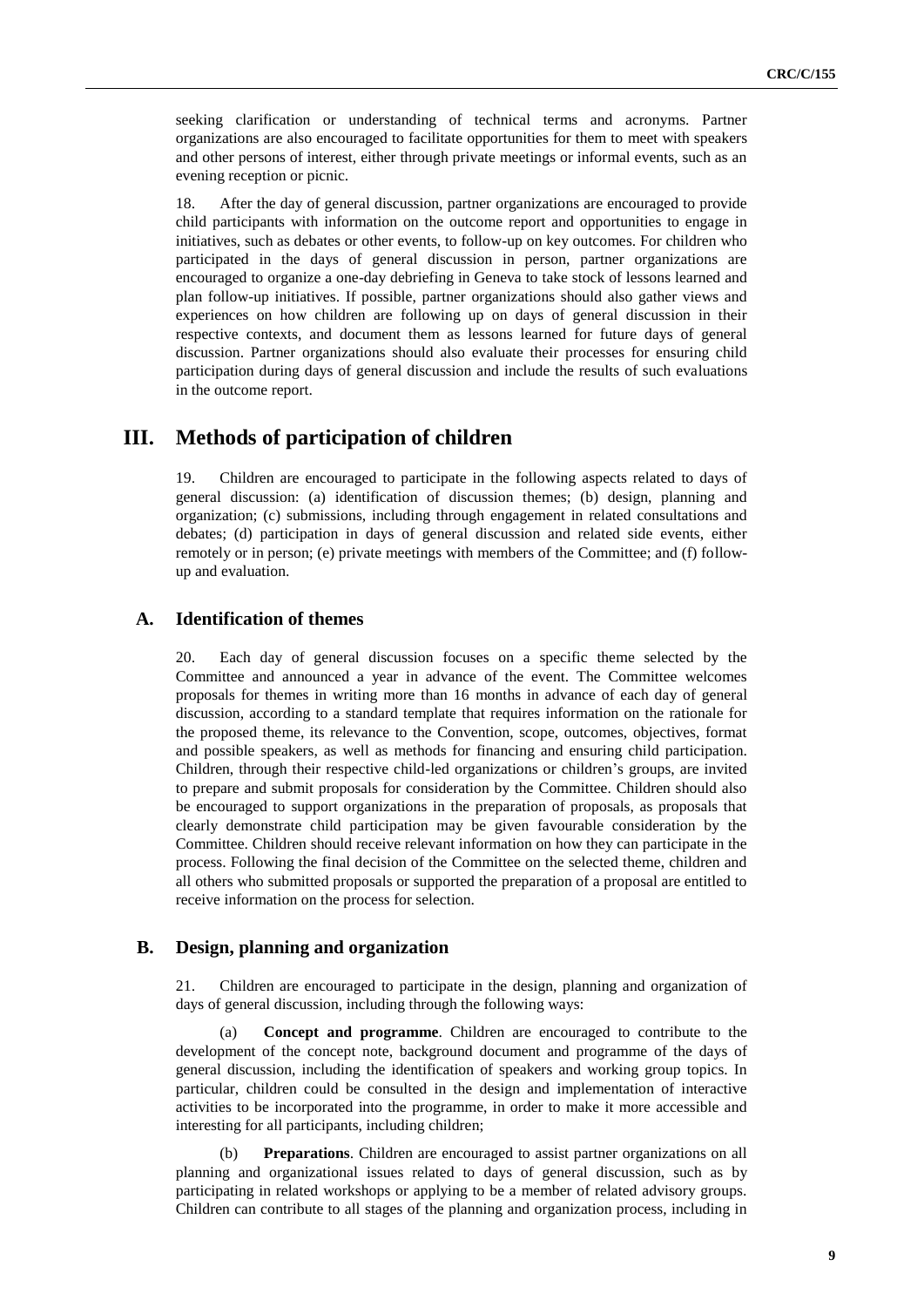the drafting of the workplan for the consultative workshops or terms of reference of the advisory group of children, as applicable, and in the organization of consultations in their respective countries to inform the development of relevant material for days of general discussion. Children should also be consulted in defining selection processes for children to attend face-to-face meetings, as relevant, and in the training of children who will participate in days of general discussion and accompanying adults;

(c) **Dissemination**. Children are encouraged to contribute to the development and dissemination of child-friendly versions of materials produced for days of general discussion, including child-friendly templates and guidelines. They should also assist in the mobilization of the participation of children in days of general discussion and in ensuring that such processes are inclusive, such as by disseminating relevant information and developing and implementing strategies for ensuring the participation of children in disadvantaged or vulnerable situations, as well as children belonging to minority or indigenous groups;

(d) **Organization of side events and related activities**. Children are encouraged to share their views and recommendations to partner organizations on the design, planning and organization of possible side events and related activities, such as exhibitions, performances, evening receptions, speaking events and workshops. The Committee encourages organizers and co-sponsors of side events to consult with children and provide opportunities for them to organize them or to contribute in a meaningful way, bearing in mind that such events require preparations that start at least six to nine months prior to the day of general discussion.<sup>6</sup> In general, it is recommended that partner organizations consider incorporating any side events, in particular exhibitions, into the programme of the day of general discussion itself.

#### **C. Submissions**

22. The Committee welcomes information from child-led organizations and children's groups, such as children's reports, studies, photographs, artwork, films and other audiovisual materials that reflect children's views and recommendations on the chosen theme of the day of general discussion. Submissions prepared by children, or reflecting children's views, should represent the interests and priorities of the children themselves. Adults should not use children's submissions as an opportunity to express their own views. The Committee also encourages the submission of written contributions on issues related to the thematic areas or focus of each working group. This information will serve as inputs to the general discussion, the outcome report and the series of recommendations adopted by the Committee for States parties. It will also enable the Committee to better understand the issues related to the implementation of the Convention.

23. Submissions can be prepared by children in any language, and supporting organizations should provide children with translations and ensure that submissions are received by the Committee in one of its working languages (English, French and Spanish). Written submissions should be limited to a maximum of seven pages (2,500 words). In their submissions, children should give their opinions on the issue and highlight the key concerns and problems that they are facing in their respective countries or communities with respect to those issues or rights. They should also share information on good practices in addressing those issues, highlight gaps and make recommendations for actions the Committee can take in relation to the themes under discussion. Submissions should include a maximum of five recommendations (no more than five lines each) that are directly relevant to the chosen theme and be attached to the submission as an annex.

24. Prior to the day of general discussion, children are also encouraged to participate in consultations organized by the partner organizations on the specific theme of the discussion, either through engagement in face-to-face workshops or submission of inputs through

 $6\text{ A}$ n exhibition must be sponsored by a Government, receive prior approval by the United Nations Office at Geneva and meet specific requirements regarding size and other specifications. Organizers must also secure a reservation of the space in which it will be exhibited well in advance.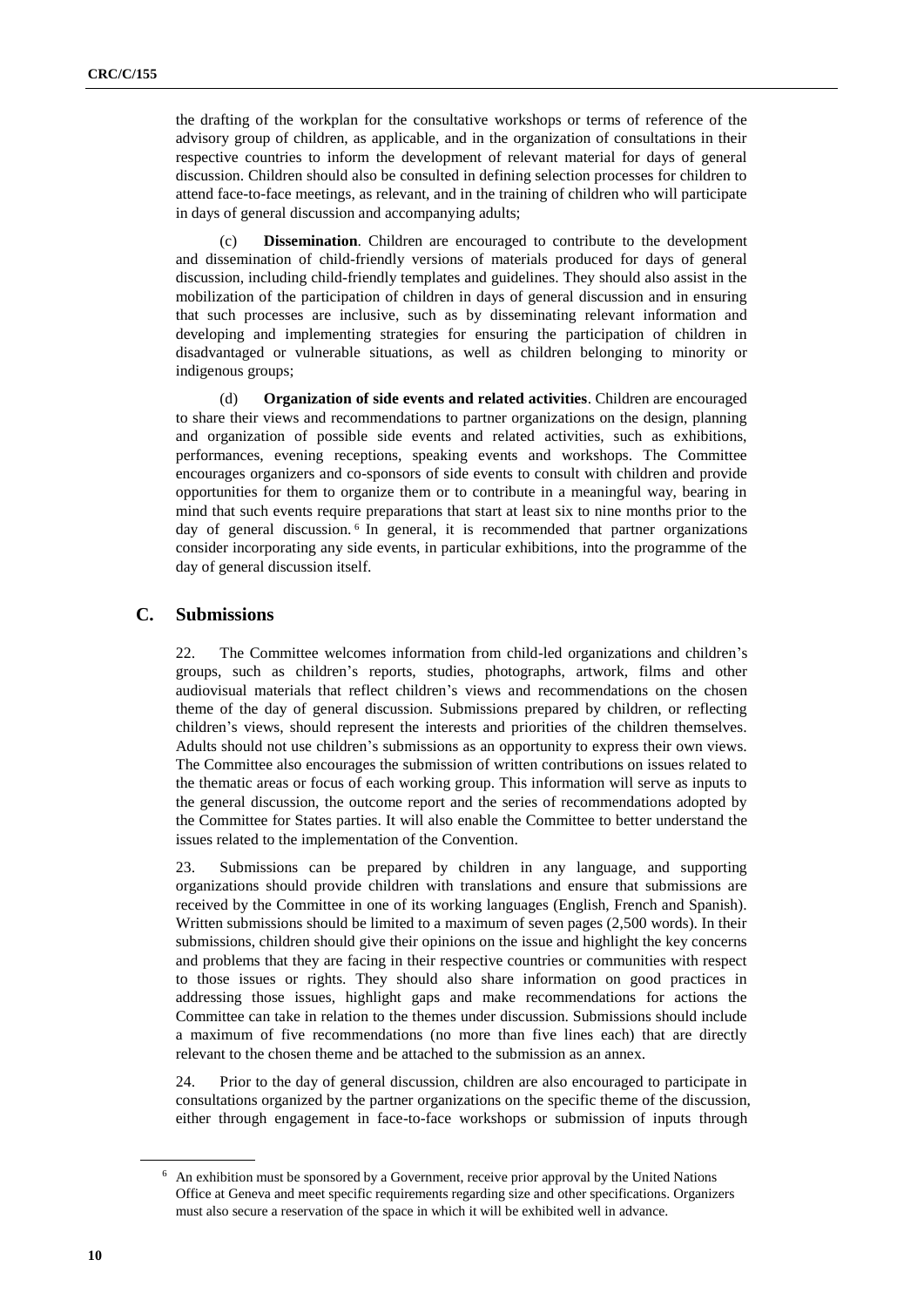online surveys. The results and key messages of the consultations will be compiled by the partner organizations and presented to the Committee as a submission for the day of general discussion. Governments, United Nations bodies and specialized agencies, NGOs, national human rights institutions, the business sector and other relevant stakeholders are strongly encouraged to use these consultations to engage children and facilitate their participation in days of general discussion.

25. All children's submissions should be submitted to the secretariat of the Committee no later than six weeks prior to the day of general discussion. Children's submissions should detail the process by which children were selected to participate meaningfully in days of general discussion, in line with the Committee's basic requirements on the right of the child to be heard, as well as the methods used to collect, interpret and articulate the children's views.<sup>7</sup> As submissions are circulated to registered participants and posted on the Committee's website, submissions prepared by children should include written consent from the children and their parents or guardians, as applicable, to make them public; without such consent, the information is presumed to be confidential. The Committee reserves the right to refuse the publication of content that it considers inaccurate or containing language likely to cause harm and, in such cases, will inform the child(ren) of the reasons for refusing the publication of the submission(s).

### **D. Participation in the days of general discussion and related side events**

26. The Committee holds days of general discussion, on a biennial basis, during a regular session of the Committee, usually from 10 a.m. to 1 p.m. and from 3 p.m. to 6 p.m. in the Palais des Nations in Geneva, and with side events occurring outside of these hours. While the format of days of general discussion may vary depending on the theme and programme, to which children may contribute, it usually begins with a short plenary session, which includes opening remarks from members of the Committee and representatives of various United Nations agencies, civil society organizations and children. In order to facilitate the exchange of views, participants are then usually divided into two or more working groups to exchange views on specific areas of focus related to the chosen theme. Finally, the day of general discussion ends with a closing plenary session, during which each working group reports back to the plenary and a member of the Committee makes closing remarks.<sup>8</sup>

27. Children have the opportunity to observe and participate in days of general discussion, either remotely or in person, in the following capacities:

(a) **Remote participants**. All children are encouraged to participate remotely by:

(i) Following the discussion online through the media, including social media, and the live webcast when provided by the United Nations. <sup>9</sup> The social media coverage provided by partner organizations, which should be actively promoted well in advance of the day of general discussion, could include live updates and video feeds throughout the day of general discussion as well as opportunities for children to engage in the discussion, such as by participating in a virtual discussion with other online viewers, voting in a live poll on the topic or interacting on social media with a well-known figure who is attending in person;

(ii) Asking questions and giving inputs on the chosen themes. Partner organizations should ensure that children who are participating online have the opportunity to contribute to the day of general discussion, and moderate their remote participation;

<sup>7</sup> For child-friendly guidelines on preparing submissions, refer to Child Rights Connect, Day of general discussion". Available at www.childrightsconnect.org/connect-with-the-un-2/committee-on-therights-of-the-child/days-of-general-discussion.

<sup>8</sup> For more information on days of general discussion, including the programme and registration procedures, see www.ohchr.org/EN/HRBodies/CRC/Pages/DiscussionDays.aspx.

<sup>&</sup>lt;sup>9</sup> Live programming and recordings of days of general discussion are available at webtv.un.org.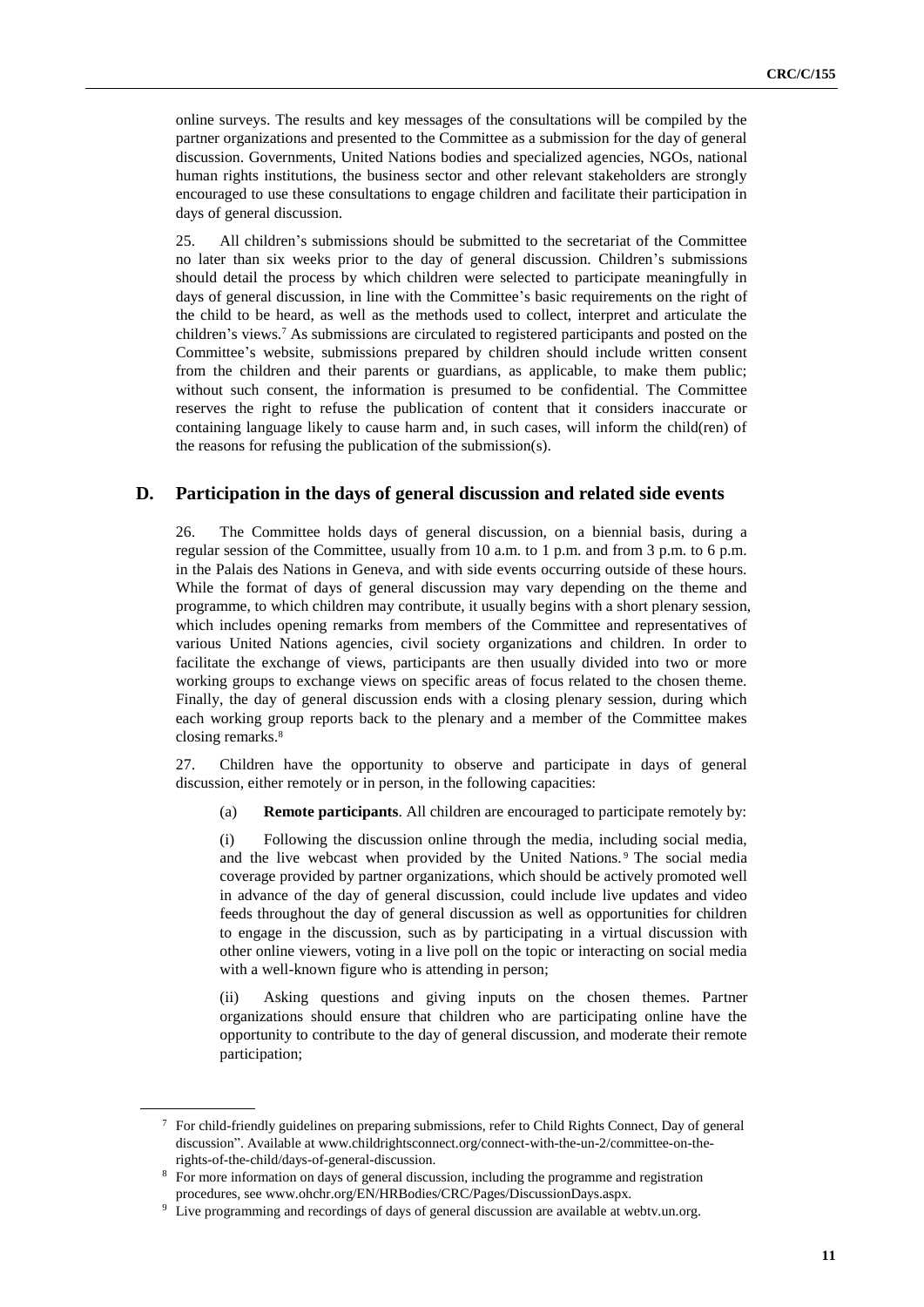(iii) Submitting a short video message of no more than three minutes in duration expressing their views on the theme, to be shown during the day of general discussion;

(iv) Participating in related debates organized by national actors in parallel to days of general discussion.

(b) **In-person participants**. Children may attend in person and participate by:

(i) Making brief oral contributions during the working group meetings, in which they can give their opinion on the chosen theme, highlight the key concerns and problems that children are facing in their country and share their views on recommendations for States;

(ii) Co-chairing working group meetings or presenting the conclusions of the working groups to the plenary as rapporteurs, at the request of the chairs of the working groups;

(iii) Participating in, and submitting related materials for, related side events, exhibitions, film viewings or discussions, as well as in pre- and post-event workshops.

(c) **Panellists or speakers**. Children may be invited to speak as a panellist or speaker.

28. For children who wish to participate in the day of general discussion in person, supporting organizations and other relevant stakeholders should support them in completing the registration form and submitting it to the secretariat of the Committee prior to the deadline for submission. <sup>10</sup> As this is a public meeting of the Committee, there is no registration fee. The secretariat of the Committee will provide a confirmation of registration; only those who have received a confirmation of registration will be permitted to participate in days of general discussion, and will be requested to present their passports, or other form of identification recognized by the United Nations, in person to security officials in order to obtain an identification badge to enter the Palais des Nations. All children under the age of 18 years must be accompanied by an adult, and both the child and the accompanying adult must receive confirmation of registration and present their passports in person in order to collect their identification badges. The United Nations is not able to provide assistance with visa, travel or accommodation arrangements. Participants and/or their supporting organizations are responsible for all expenses and arrangements related to their participation in the day of general discussion.

29. While the Committee welcomes the participation of all children who express an interest, due to limited space the Committee reserves the right to limit the number of child representatives for each organization or body who are permitted to participate in days of general discussion. In cases in which the number of registration requests exceeds the amount of space available, priority will be given to members of children's advisory groups and children who have provided submissions to the Committee. Children should represent, as far as possible, different groups and concerns of their respective countries or communities, and special efforts should be made to ensure participation of children in disadvantaged or vulnerable situations.

30. The Committee counts on the national stakeholders facilitating child participation to ensure that accompanying adults and child facilitators of children respect the basic requirements of the Committee for the implementation of the right of the child to be heard, and support children in a manner that is respectful and appropriate to the children's age and maturity. The secretariat of the Committee, in collaboration with partner organizations, will take all measures possible to facilitate the attendance of children, in particular in disadvantaged or vulnerable situations, and will provide technical assistance to children

<sup>&</sup>lt;sup>10</sup> For larger school groups, at least one accompanying adult is required for every 10 children between the ages of 5 and10 years, and one adult for every 15 children between the ages of 10 and 16 years. Larger school groups with children 17 years and older require at least one accompanying adult or guardian for the whole group. For larger school groups with children below the age of 11 years, the accompanying adult(s) may collect identification badges for the whole group.